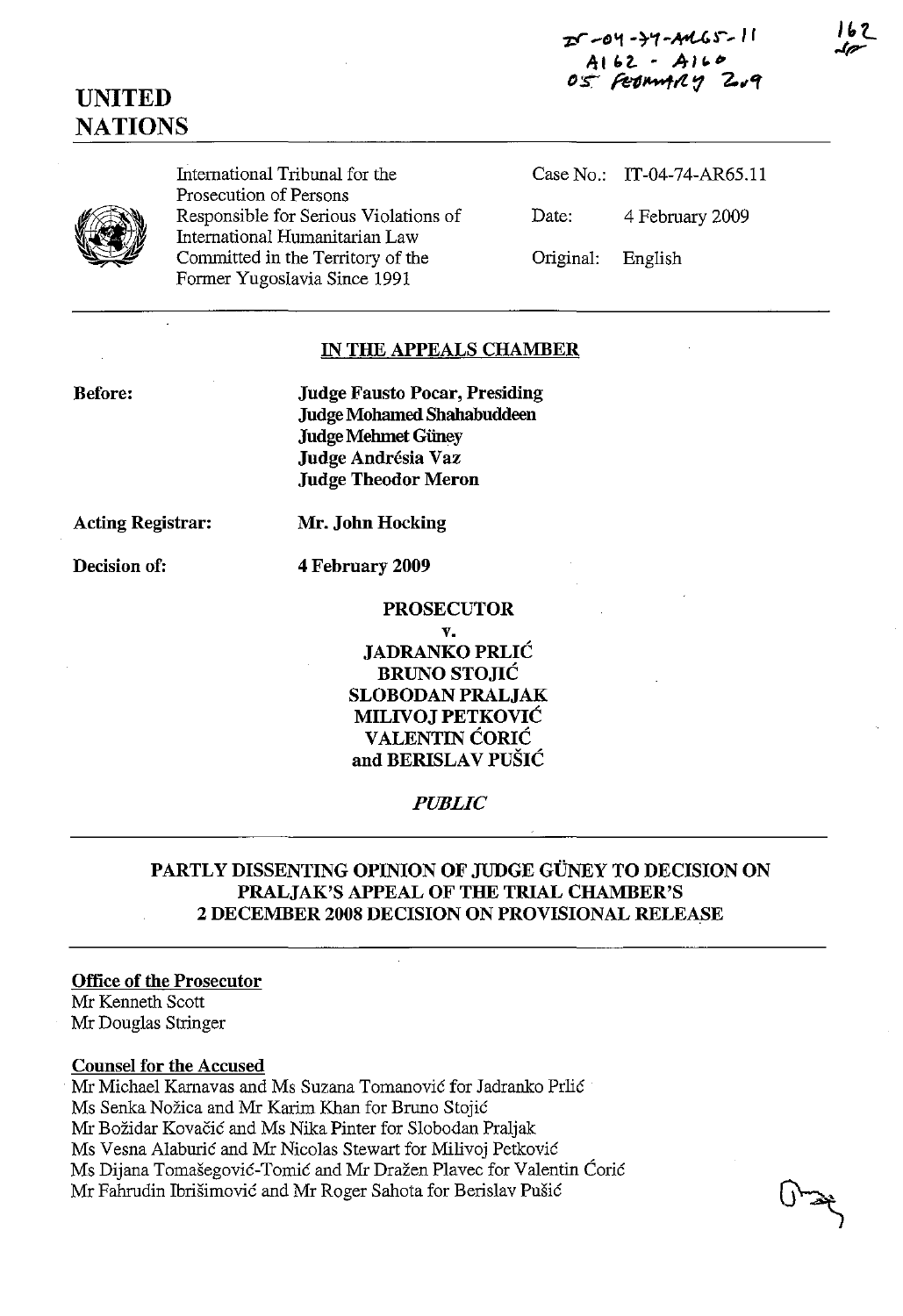## **PARTLY DISSENTING OPINION OF JUDGE GUNEY**

1. In my Partly Dissenting Opinions to the *Popovic* and *Prlic et at.* Decisions! I expressed my disagreement with the majority's interpretation of the *Prlic* Decision of 11 March 2008<sup>2</sup> which results in imposing, in post-Rule *98bis* proceedings, an additional requirement of "sufficiently compelling humanitarian reasons" to the two criteria listed in Rule 65(B) of the Rules, contrary to both the Rules and the continuing presumption of innocence, and effectively suspending the grant of discretion to the Trial Chamber by the Rules.

2. In the present instance, the Trial Chamber denied Praljak's Request for provisional release on the sole basis that the humanitarian grounds raised by his Defence did not constitute "sufficiently compelling humanitarian reasons in terms of the Tribunal's case-law".<sup>3</sup> The majority endorsed the Trial Chamber's holding. It found "no error in this approach" and "decline[d] to exercise its authority to depart from precedent."<sup>4</sup>

3. For the reasons developed in my Partly Dissenting Opinions, I respectfully dissent from the majority's finding. Should I decide to remain silent on this matter in future cases, my silence should not in any way be construed as an approval of the additional requirement adopted by the majority of the Judges of the Appeals Chamber.

<u> 161</u>

<sup>1</sup> *Prosecutor* v. *Jadranko Prlic et al.,* Case No. IT-04-74-AR65.7, Decision on "Prosecution's Appeal from Decision Relative ala Demande de Mise en Liberte Provisoire de I' Accuse Petkovic Dated 31 March 2008", 21 April 2008; *Prosecutor* v. *Jadranko Prlic et al.,* Case No. IT-04-74-AR65.8, Decision on "Prosecution's Appeal from Decision Relative ala Demande de Mise en Liberte Provisoire de I'Accuse Prlic Dated 7 April 2008", 25 April 2008; *Prosecutor v. Jadranko Prlić et al., Case No. IT-04-74-AR65.9, Decision on "Prosecution's Appeal from Décision Relative à la* Demande de Mise en Liberté Provisoire de l'Accusé Stojić Dated 8 April 2008", 29 April 2008 ; Prosecutor v. Juvadin *Popovic et al.,* Case Nos. IT-05-88-AR65.4, IT-05-88-AR65.5, IT-05-88-AR65.6, Decision on Consolidated Appeal **against Decision on** Borovcaniri's **Motion for a Custodial Visit and Decisions on Gvera's and** Miletic's **Motions for** Provisional release during the Break in the Proceedings, 15 May 2008.

<sup>2</sup> *Prosecutor v. Jadranko Prlic et ai.,* Case No. IT-04-74-AR65.5, Decision on Prosecution's Consolidated Appeal Against Decisions to Provisionally Release the Accused Prlić, Stojić, Praljak, Petković and Ćorić, 11 March 2008, para. 21. I wish to specify that I was not part of the Bench that ruled on this decision.

<sup>&</sup>lt;sup>3</sup> Impugned Decision, para. 31.

<sup>&</sup>lt;sup>4</sup> Majority Decision, para. 15.